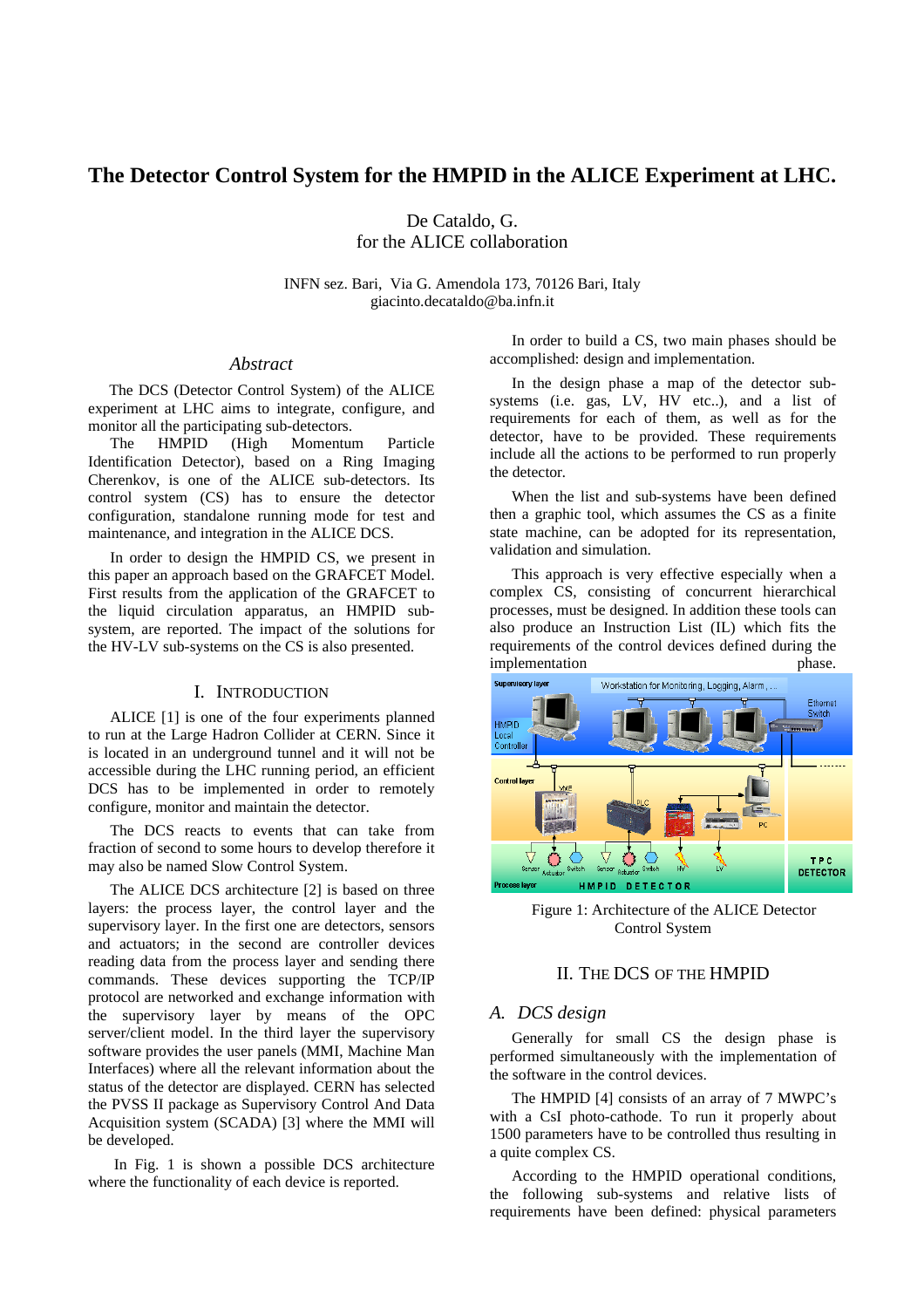(P&T of environment), LV, HV, liquid radiator circulation apparatus and gas.

In this paper, we intend to verify the benefits of designing the CS of such a detector by means of a graphical tool, in a software-assisted environment, not depending on the chosen technology.

The GRAFCET (GRAphe Fonctionel de Commande Etape/Transition) model has been selected [5].

GRAFCET was introduced in France in 1977. It is a graphical tool developed to design industrial control systems assumed as a finite state machine.

To explore its capabilities, we applied this model on the liquid circulator sub-system. The concerned CS includes only a small number of devices and is designed for a particular application, nevertheless it covers all layers of a complete CS.

Since the HV-LV sub-systems are crucial for the DCS structure (for both economic and technical aspects), before including them in this test, we have studied the impact on the DCS for a couple of solutions that will be presented in section *E.*

# *B. The Control System for the liquid circulation system*

A prototype of the circulation system was built and equipped with Siemens PLC's as control devices [6]. The IL (control software) was written according to the Functional Control Block (FCB), a technique foreseen in the Step7 (the Siemens PLC programming language).

 In this work we have developed, in the freeware environment GRAF7-C [5], the CS including its representation, validation, and simulation as well as the corresponding IL written in Step7.

In Fig. 2, is reported the schematic diagram of the liquid circulation system. It consists of a main tank, a pump, a column and a radiator module. At first the column and then the radiator module are filled through some cleaning filters (not shown in the figure) with the pumped liquid. A fixed hydrostatic head (height difference between the column overflow and the outlet at the top of the radiator) allows the radiator module to be fed by gravity. Liquid from the radiator outlet falls unimpeded towards the main tank.

Fig. 3 shows the GRAFCET representing the CS for the liquid circulation system. Each state is numbered and according to its value, the representing variable can assume the active or NOT active value. On the right of each state, in the relevant rectangle, are reported the actions performed by the CS.

To move from one state to another the boolean condition for the transition must be fulfilled.



Figure 2: Schematic of the circulation system in the control panel of its simulation

A relevant aspect of this model is the possibility to define a master GRAFCET, that when activated can force the normal (or slave) GRAFCET to a predefined state. As an example, if the system in Fig. 3 is stopped then the state 11 becomes active and the normal GRAFCET is forced on the state 2 which becomes active. Then the STOP variable becomes true.

## *C. CS validation and simulation*

In order to validate the CS, a qualitative simulation of the circulation system has been written in the C programming language. It exchanges data with the running GRAFCET in the GRAF7-C environment. The left side of the control panel in Fig. 2 shows the status of variables in the GRAFCET. At the bottom of the same panel some failure conditions can be simulated, consequently all the related alarm conditions may be verified by the GRAFCET and flagged on the panel.

This procedure has been very effective in order to define and verify the alarm conditions necessary to safely operate our circulation system and eventually our detector.

In addition this simulation has proven to be useful for user training and system maintenance*.* The GRAFCET and related simulation are available on the web site [7].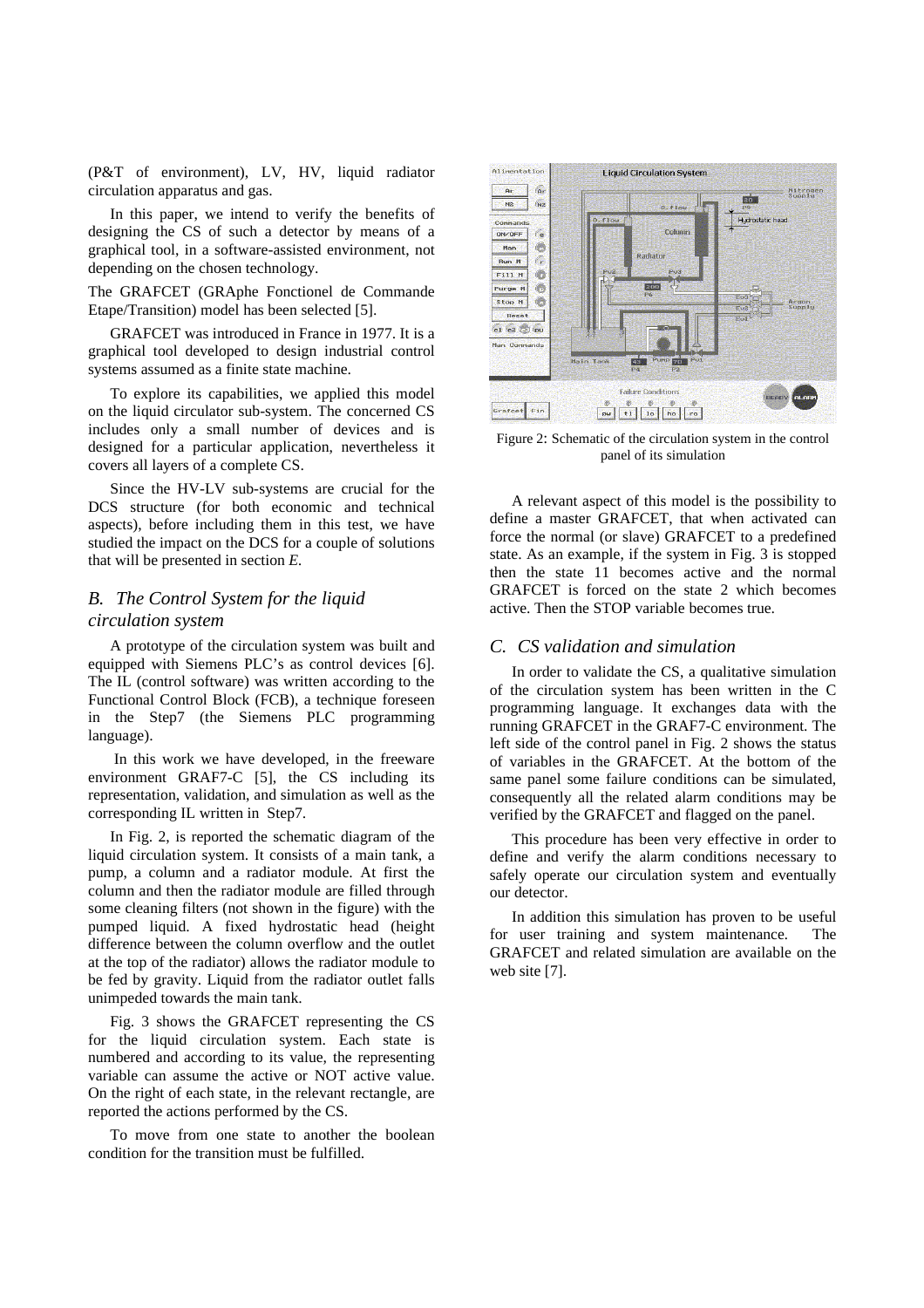

Figure 3: GRAFCET representation of the control system for the liquid radiator circulation system.

#### *D. CS implementation*

According to the norm IEC 61131-3 relative to the implementation of a GRAFCET into a PLC, we produced the IL written in Step7 from the GRAFCET in Fig. 3.

Meanwhile we have also investigated the possibility to buy some industrial software as CoDESys [8] and AUTOMGEN [9] where the CS design as well as the IL can be done in more reliable and assisted conditions.

This CS consists at the end of a graphical user interface (in the supervisory layer) and an IL running in the control layer. Since many CPUs are there available, we think that some control software should be locally running in order to bring the detector in a safe state when a supervisory system crash might happen. In other words the control layer should not be solely devoted to send data from the process layer to the supervisory one but also able of autonomous decisions. This will simplify the structure and debugging of supervisory software when the ALICE DCS will be implemented.

#### *E. Definition of the HV-LV sub-systems*

In order to evaluate impacts and costs of the HV-LV solutions on the HMPID DCS, we divided the HMPID module in 12 elementary segments (Fig. 4). Each one consists of a defined FEE number of channels facing 24 anode wires. This geometrical correspondence is imposed from the operating condition of this detector based on a CsI solid state photo cathode. Indeed in case of LV or HV failure, the fault segment can be switched OFF, with the proper sequence, independently from the others.

Assuming this segmentation, in order to design the LV-HV CS we are exploring two possibilities:

the first one, shown in fig 5, is based on a CAEN HV-LV frame, with OPC server and supporting TCP/IP protocol. It allows its complete remote control and integration in the HMPID DCS;

the second one is a custom solution based on high current low cost LV units controlled via auxiliary electronics and PLC devices. In this case the HV system is still based on the CAEN frame. Fig. 6 shows the hardware and software diagram for a single LV channel. In order to switch ON/OFF a channel, to monitor the absorbed current and detect the fault conditions, this solution requires dedicated control software running in the PLC's CPU. In addition this custom solution will affect the FEE and readout electronics (RO) since some components (voltage regulator, current sensors..) have to be installed in the FEE-RO PC boards.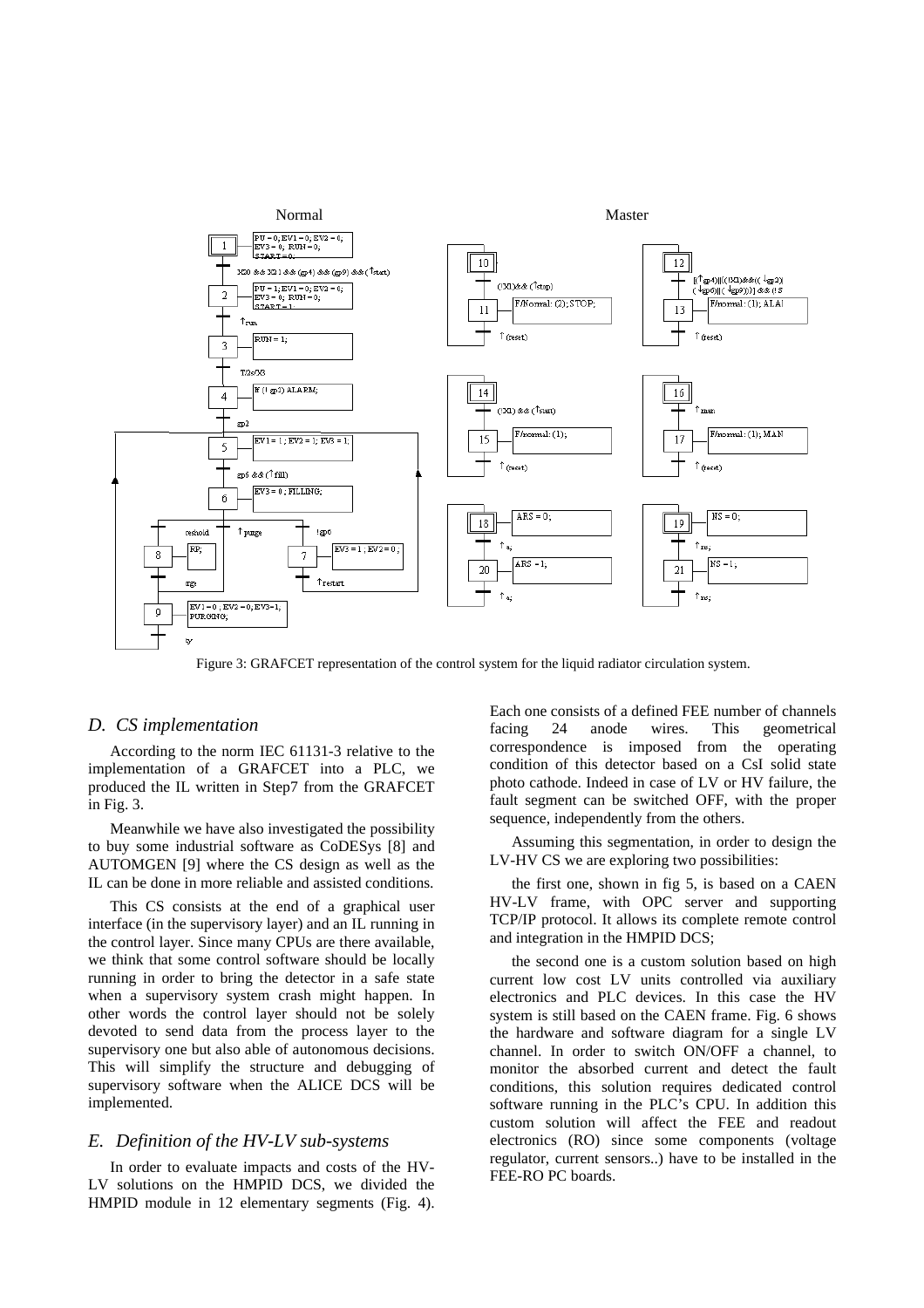

Figure 4: HMPID HV-FEE segmentation

Although this custom solution seems to be about 30% less expensive then the commercial ones, additional manpower to develop the control software and auxiliary electronics is necessary. In addition it requires a non-standard maintenance compared to what is ensured on long-term operation by companies which supply crates with proper connectivity and LV modules with complete remote control. Moreover, the custom solution is not based on LV floating units as the CAEN ones thus resulting in a more difficult matching with the HMPID ground level. Although we are inclined to adopt the HV-LV power supply system based on the CAEN SY1527 (or 527) frame, we intend anyhow to explore better both these solutions especially reducing the HMPID segmentation.

## *F. Discussion*

Our opinion on using the GRAFCET model in order to design a CS is positive. In fact the control operated in the GRAF7-C environment while the control system is drawn, the representation of the CS as a finite state machine, the validation of the final design, are very helpful tools.

From what we have learned on GRAFCET we believe that this design procedure can be extended (if adopted), to the custom LV solution as well as to the physical parameter sub-system which is also based on ADC modules of a PLC. In fact according to the pressure and temperature values measured on the HMPID, many related actions will be taken. To handle such a complex system, the GRAFCET approach could finally becomes mandatory.

In addition as reported in [10], we also believe that this model will be useful when the HMPID CS will be designed. In fact the detector configuration through the setting of five sub-system, the CS validation and

simulation, and the alarm condition management, may profit again of the GRAFCET model. Therefore, at present we are encouraged to pursue this approach.



Figure 5: DCS representation with HV-LV CAEN based solution

Hardware and software for a single channel control



Figure 6: controlling scheme of LV channel based on custom solution

# *G. Conclusion*

The application of the GRAFCET model in designing a control system seems very effective. The representation, validation, and simulation of the control system for the HMPID liquid circulation apparatus, in the freeware environment GRAF7-C, have shown the potentiality of this approach. We intend to explore the possibility to extend this method to the complete HMPID CS using industrial software environment as CoDeSys or AUTOMGEN. Although more expensive then a custom solution, we are inclined to adopt the HV-LV CAEN systems based on the frame SY 1527 (or 527), since its complete remote control which allows an easy integration in the DCS.